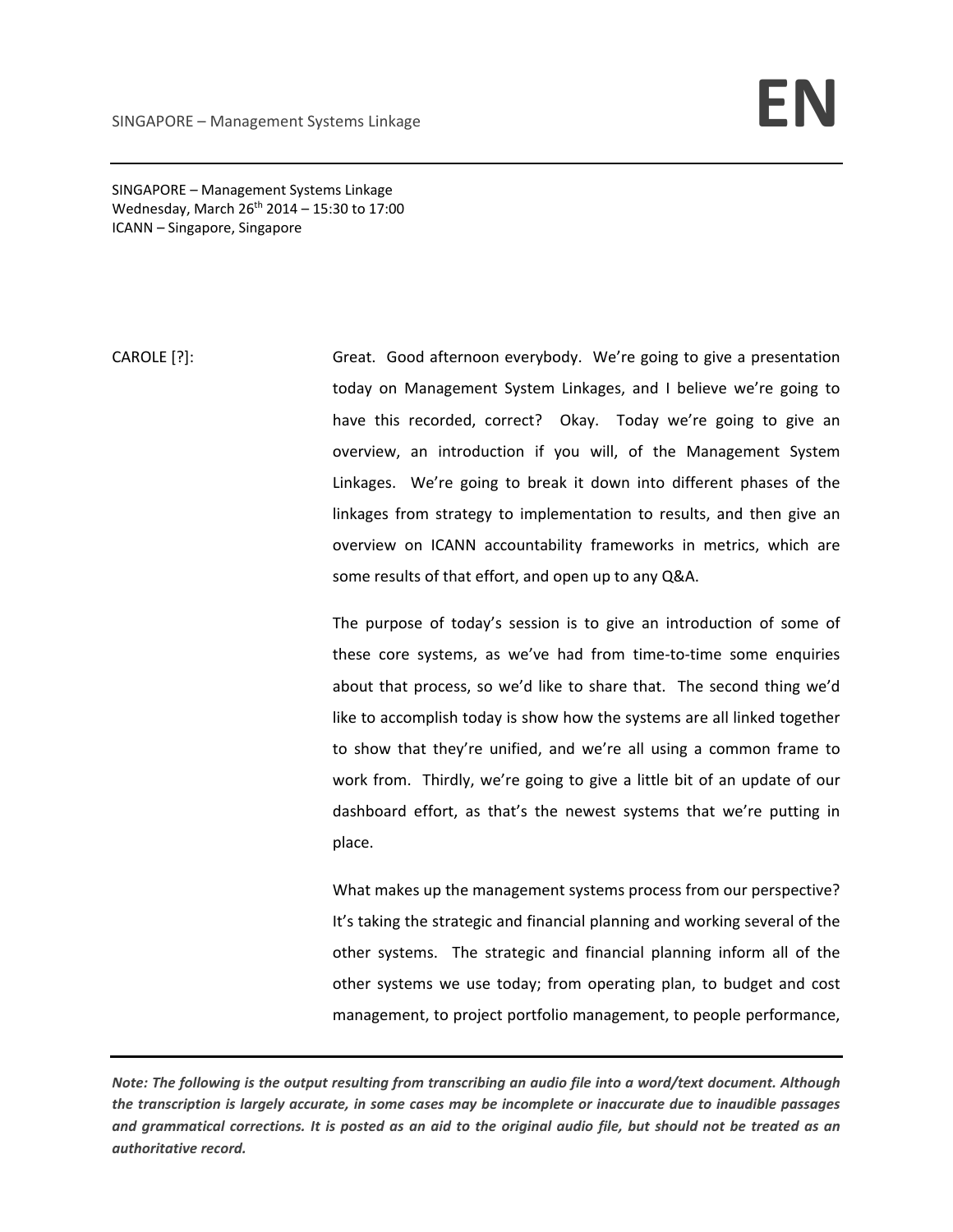## SINGAPORE – Management Systems Linkage **Internal of the Set of Analytic Set of Analytic Set of Analytic Set of A**

enterprise risk and executive dashboard. When we go through each one of these I'm going to have different representatives from our organization talk about each one of those. I'm going to start by looking at the very first one, which is strategy, and ask Denise to give a quick overview.

DENISE [?]: ICANN launched a very collaborative bottom-up multistakeholder strategic planning process in April of last year. That process has continued with a significant amount of community input and work. We're now about ready to post a comprehensive draft, five-year strategic plan that includes a proposed vision mission, reflected in the bylaws, and five focus areas with strategic goals in each of the areas, immediately following Singapore. This would be posted for public comment in April and May.

> This is an updated schedule for our strategic planning process. We've extended it to accommodate the recent reports that were published by the four Strategy Panels that would help inform the work of our strategic plan. The key success factors and key performance indicators that will be presented to you today. There is a significant alignment between the ongoing work of staff, and some of the work that will be reflected and addressed in the strategic plan.

> So it was very useful to have the foundation of these new KSFs and KPIs to inform the development of the strategic plan as well. As I mentioned, the strategy panels have their reports out for public comment, and that public comment will run through April to give the community ample

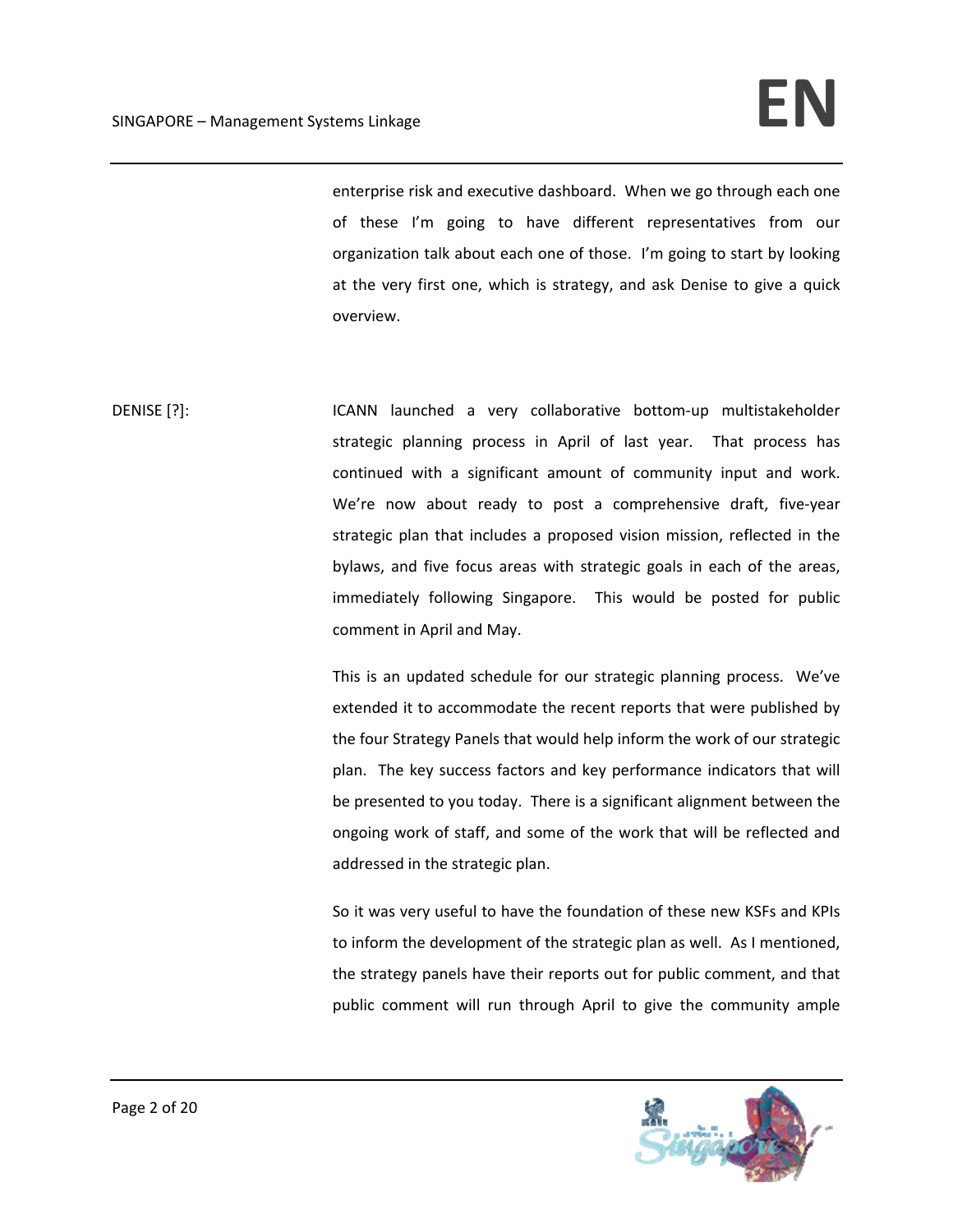time to review and provide input on these four reports. The public comment for the draft strategic plan will run from April through May.

At that point we'll consider the public comments on the SP reports, the reports themselves, as well of course as the public input on the draft strategic plan to finalize the plan and present it to the Board, scheduled around the June timeframe. This draft strategic plan will service a foundation for fiscal years 2016 through 2020, and will serve as a foundation for the development of the operating plans and budgets for those fiscal years.

Something unique about this new five‐year strategic plan is that for the focus area goals in the strategic areas, we'll have strategic details included, including the outcomes that we expect at the end of the five years, and how we're going to measure our progress and success in each of these goals, which relates to the exercise and the elements we're discussing today. Back to you, Carole.

CAROLE: Great, thanks Denise. As this is a relatively small group, if there's any questions in the chat will you let me know? If there are any questions in the room please feel free to raise your hand and we'll ask them as we go along. The reason I've come back to this slide is because I think it's a really important message that I didn't get a chance to make, and I wanted to re-emphasize it.

> As Denise had shared a little bit about the strategic planning, and we added to this the financial planning as well, from a high‐level perspective over the five‐year window. It does inform a yearly operating plan. What

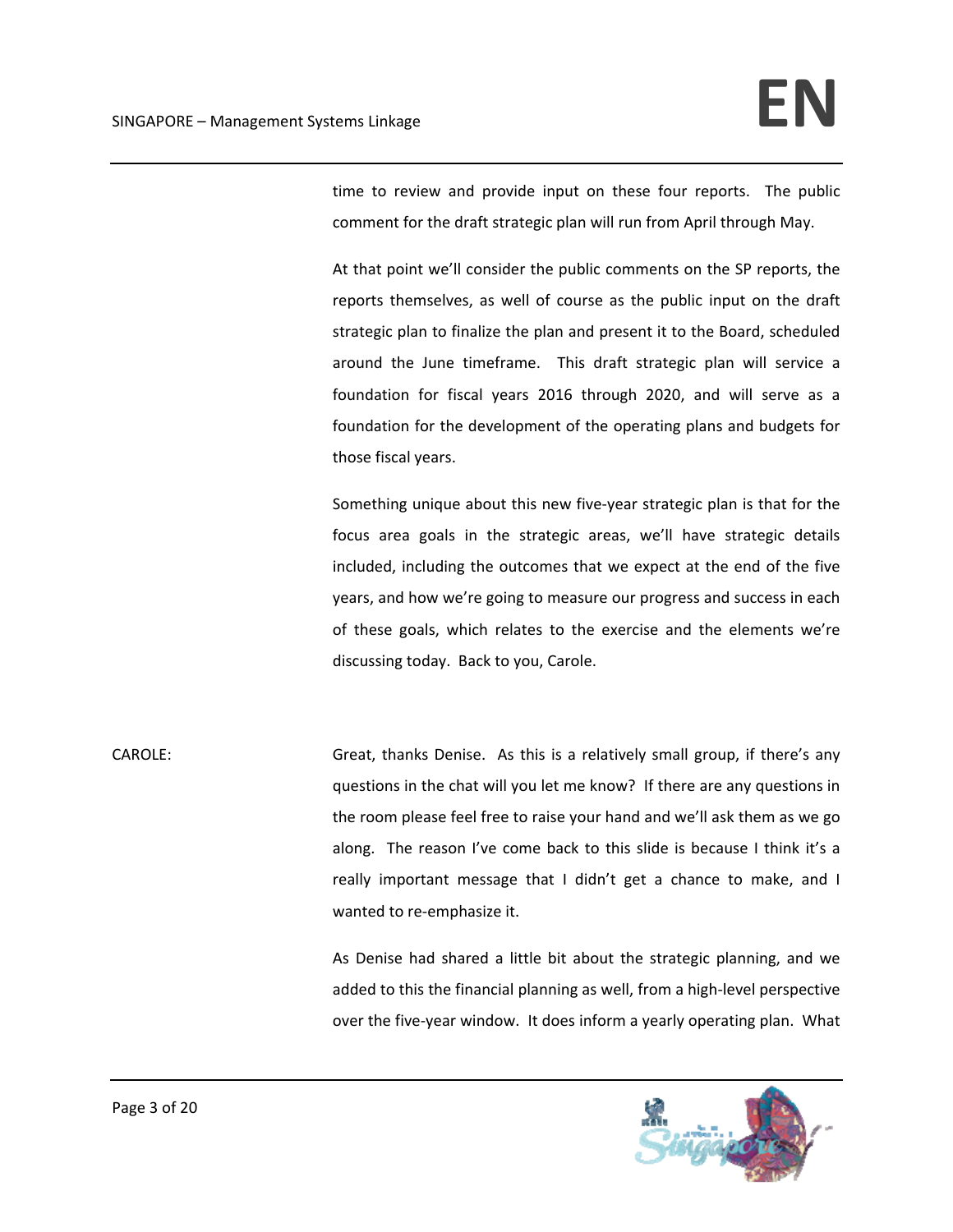are the foundational pieces that link this together are the objectives, the goals, the portfolio and the projects.

The way we've set this up, both in terms of a documentational perspective and the way we visually share it, and the way we tie all the systems together, we're using those same components – the objectives, the goals, the portfolios and projects – so that our financial plans, executive dashboards, portfolio planning and enterprise risk effort is all tied to that same set of structure. Then we have a consistent linkage and approach, and information as they're tied together.

The first page was the strategic. Now we're talking about the implementational phases of this linkage, and what we're saying is that these components are now all tied together, from a structural standpoint, but also information sharing and how the information is crossed across those platforms. I'm going to have Xavier talk about the [ups? 09:30] plan and budgeting, along with the budgeting process, because there's a linkage of that within the implementational piece, and this diagram helps explain that effort.

XAVIER CALVEZ: Thank you Carole. As we indicated, the structure of the management system between objectives, goals, portfolios and projects, is also the structure that is being used to produce the operating plan information as well as the quantification of that operating plan, which is really the budget. Since last year the process of production of the information for the budget is allowing to break down the operating expenses of the [risation? 10:31] by each of the objective, goal, portfolio, and project, of the same management system.

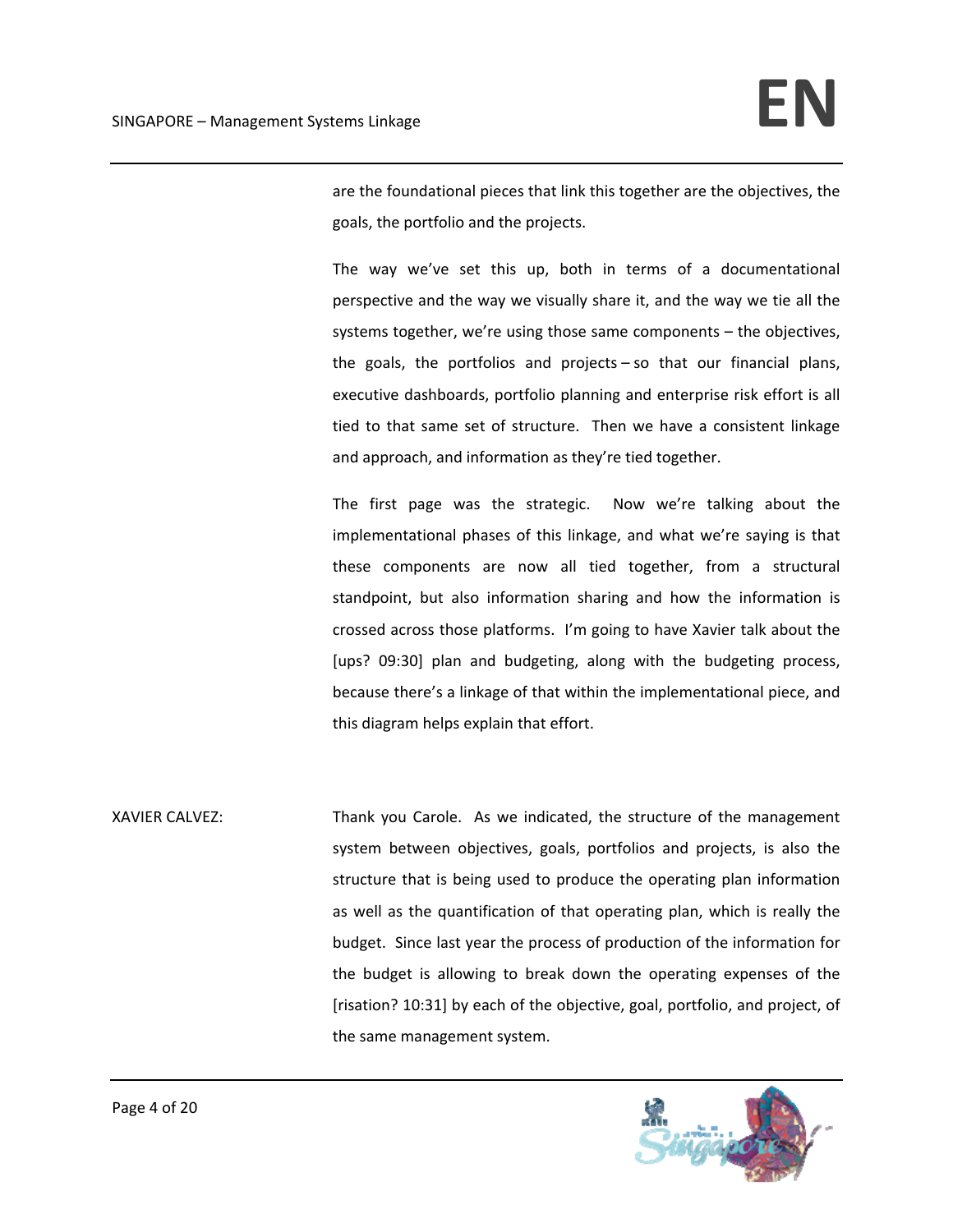It allows of course to understand the budget as per that structure of the data, and also, on an ongoing basis, understand how the actual spend is broken down by the same level of information. Of course it also allows, as part of the process of production of the operational plan, to ensure that there's full consistency between the strategic objectives defining the strategic plan. Also, how these objectives are being delivered through an implementation plan, because for each objective in the strategic plan there's a specific set of projects in the operating plan, which are completely linked. As per the same exact structure.

There's no linkage to do any more of the linkages because the categorization is exactly the same, and that's a tremendous improvement on the challenges that we had in the past. Once the OP and budget have been produced and approved, then we move into the implementation of this OP and budget, and the progress and achievements throughout the year are also captured under the same structure.

CAROLE: Thank you Xavier. When we talk about the OP and the portfolio and management system, the OP is the foundational document that helps describe what all the work is to be done over a given physical year, and that information is then translated into the budget. Then once it's approved from a budgetary standpoint those projects are then adopted into the portfolio management system.

> The way the community would see all that information is tied in MyICANN under the "projects" tab, and we show the portfolio management system structure, we define what is an objective, a goal, a

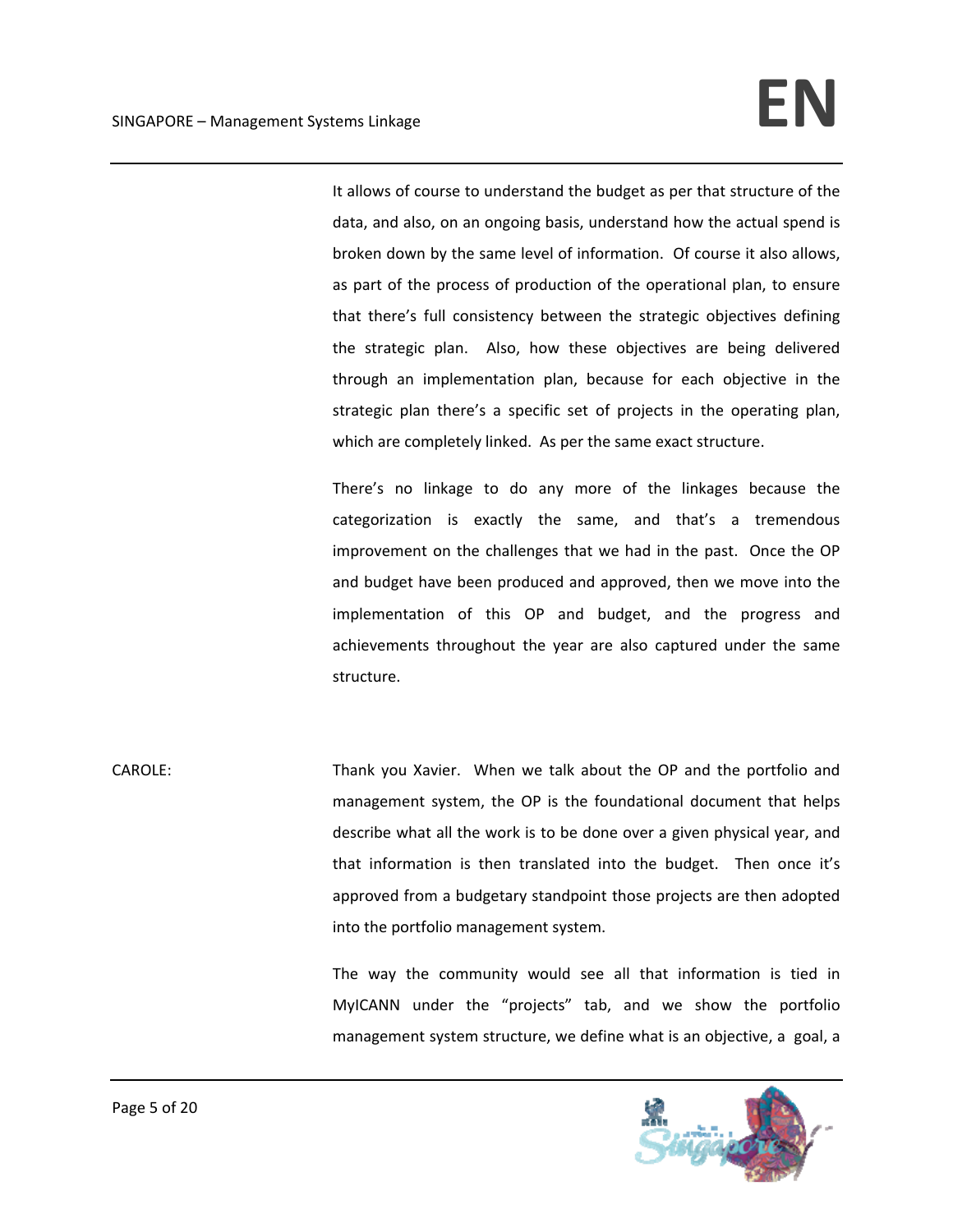portfolio and a project. We then also tie the numbering system and structure to that, and for each one of those within the MyICANN portfolio management system tab, you can see the progress of each one of those as they are implemented throughout the year.

In that system we're tying the structure along with the results and along with the financial data as well, along with the risks. That's all seen. If you go to this link at the top of the screen you can go right into the PMS. Right now it's projecting what we have for FY 14 and then each year it's refreshed and maintained in a continuous manner and we show that progress. I think it's important to know that you can drill within, both from how is the holistic objective being progressed, as well as the goal, portfolio and project.

I'm going to now switch over and I'm going to ask Jacks, who's here with us, to give a little bit of an update on how the enterprise risk management system is tied to this system.

JACKS KHAWAJA: Jacks Khawaja, Enterprise Risk Director, ICANN staff. Can you please go back to that chart? Enterprise risk within ICANN basically means the risks that are identified and associated to ICANN. Essentially, when risks are identified we assign it to a set criteria where we evaluate the risks and risk interactions and then we prioritize and respond to the risks. As part of that response we identify key success factors and key performance indicators to measure it.

> That information actually flows into the executive dashboard, as you can see in this flow process. In addition to that, the risks are tied to the

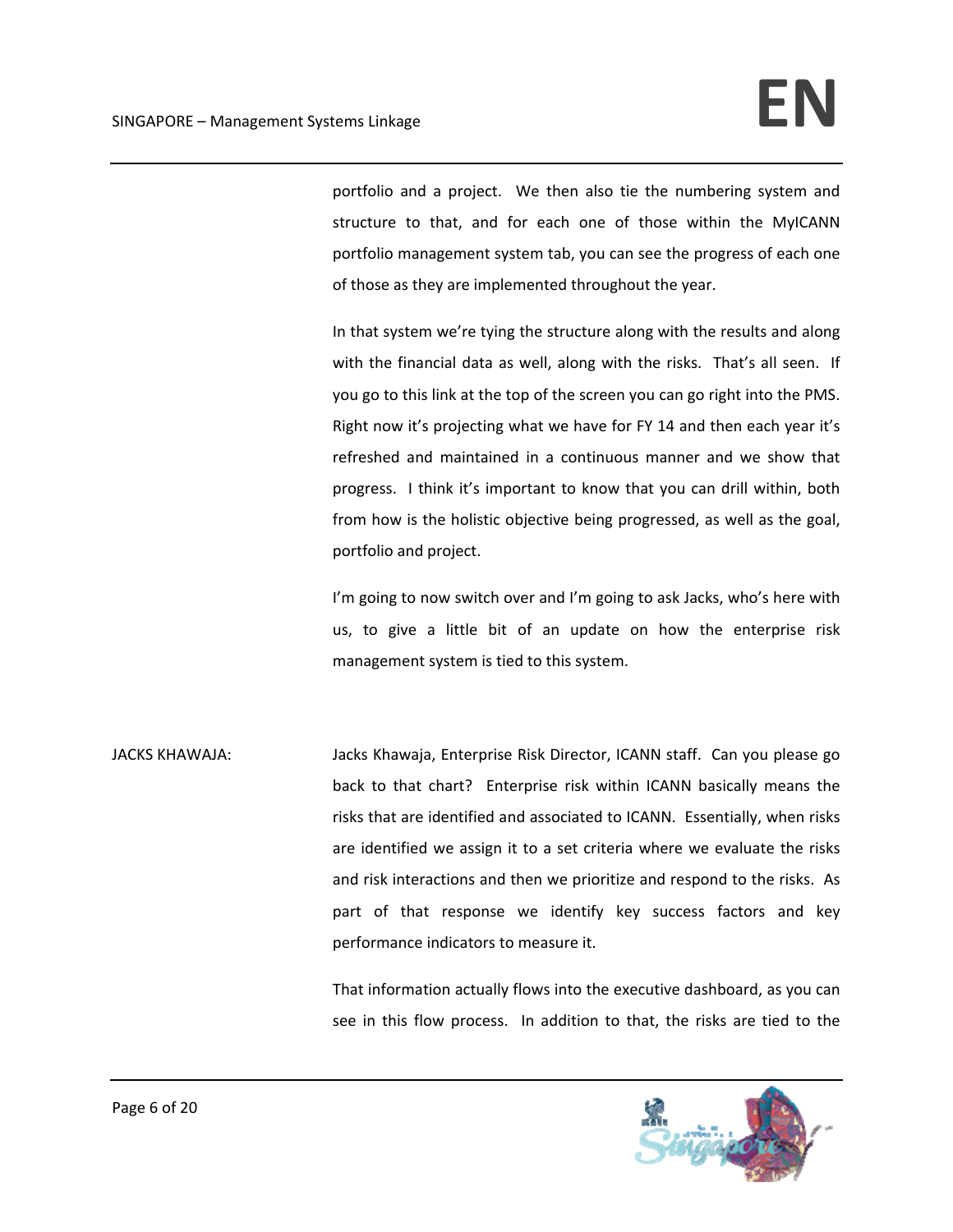different levels within this diagram, where it shows the objectives that goes before the portfolios and projects. When risks are identified we tend to assign projects to remediate those risks. So there's a direct linkage between the ERM program in this flow, throughout the whole organization, to the core.

That's basically how it interacts. On the dashboard side, the results of the risks mitigation basically flow into the projects. The projects, as Carole said, are identified and displayed on MyICANN.org. That's it from me. Thank you.

CAROLE: Thank you Jacks. I'm going to go back. So, with all of those systems in place, one of the outputs of those systems are the dashboards. All of these are then… Within every dashboard there's a process that we've established to form the dashboard, to make sure that it does cover both the key success factor, as well as the key performance indicators, both at several levels, and we'll talk a little bit about that.

> The whole purpose of pulling together a dashboard at this point in time was to very much look at the strategic mission and its critical decisions required a clear understanding of the organizational performance. The second purpose of the dashboards was to organize and present information in an accessible way. If there is a good chart showing a direction of how we're being able to meet, exceed, or not meet a key performance element, it allows the dashboard to show that and allows us to have management decisions to correct that situation.

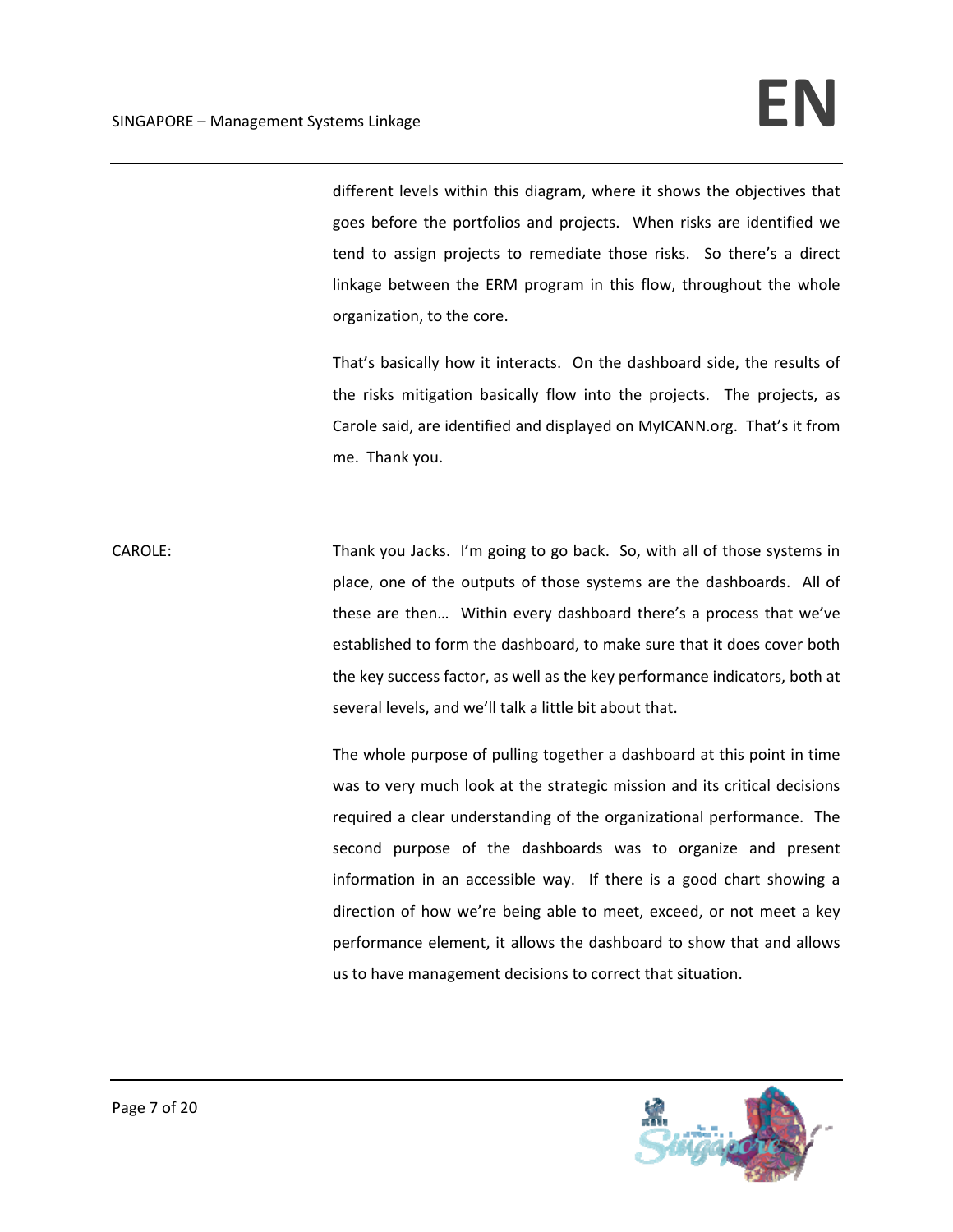So it's a quick visual communication. It's a way to look at the relevant objectives or business processes, and of course enhance and enable management decisions. As one of the element of the linkage within the operating management of all of those linkages, it does allow us to continue to use business excellence as a way to continually improve those parts within the core systems, as well as meet those goals.

The next purpose is, again, measure performance while validate, and model how specific strategic and operational decisions are executed. Lastly, improve accountability, communication visibility and operational effectiveness and efficiency. Dashboards for ICANN are really covering that each dashboard is to achieve multiple purposes and therefore there may be multiple audiences.

So for us, if you look at the dashboards that we're in the process of creating, some we're going to share that are strategic and high‐level, some are directional, and some are operational. It's important to know that since we're an open and transparent company we share as many of those dashboards that are relevant to that particular circumstance. But the data that we collect to do that is used in multiple ways.

In order to develop the dashboards, there's a process and cycle we're going through to develop the dashboards. In the communications so far, if we've talked about KSFs and KPIs. A KSF is a Key Success Factor. A KPI is a Key Performance Indicator. So if you look at how we created or built those, we looked at the high‐level set of objectives and goals and we did a top-down defining of what the key success factor is for each goal, objective and portfolio. Then we assigned a KPI against each one of those KSFs.

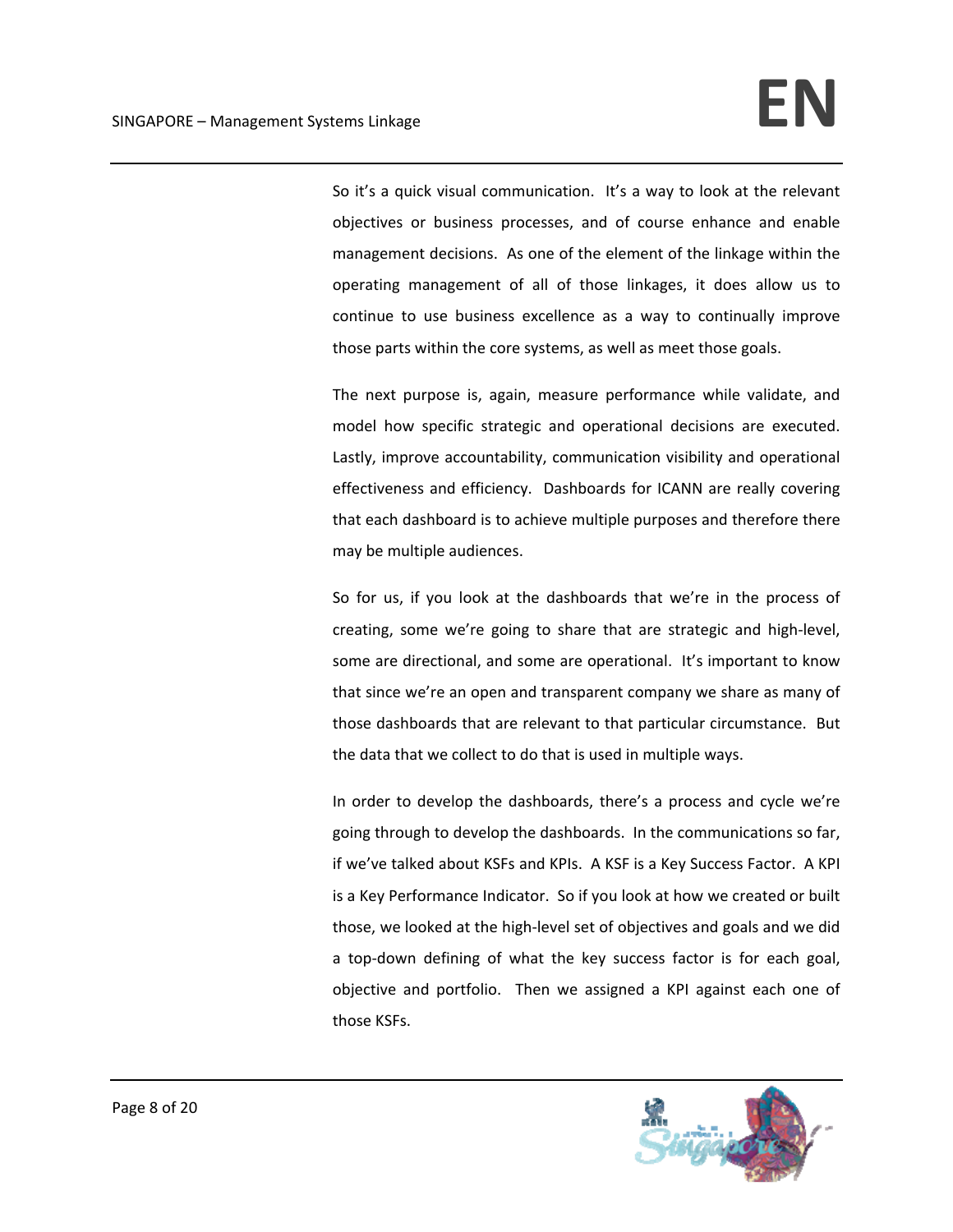Also, if you looked at the steps that are shown on this diagram you can see we go from defining to collecting data, to warehousing the data, to creating a KPI or a chart of information that you'd visually display, to looking at the design of that, to make sure it's presented in a clear way to make the strategic decisions. Then, based on those decisions you would continue to monitor, progress, and make the appropriate changes as shown.

Within ICANN, if you looked at FY 14, how many objectives, this is what we've been using and referring to sometimes when we present this as the 4x4 model. These are the four organizational objectives. There are 16 current organizational goals in FY 14, and what we did is, for each one of those goals, we established a key success factor, and then for each one of those, one or two KPIs.

Within those goals there are 58 portfolios, and for each one of those we've been working on the specific key success factors and the goals that correspond to those. This just shows how we've been progressing and building the dashboards and charts. I thought it was important to show an example of what that might look like, and this is just a sample of those. If you actually go on the MyICANN for each goal and objective there is a key success factor noted there, so you can look and correspond to those.

For example, under Affirmation of Purpose, if I'm looking "deliver core Internet functions" then a key success factor for that would be "demonstrate that ICANN is performing core Internet functions in a dependable, transparent and accountable manner", and a KPI for those would have been a percentage of registries or registrars passing the

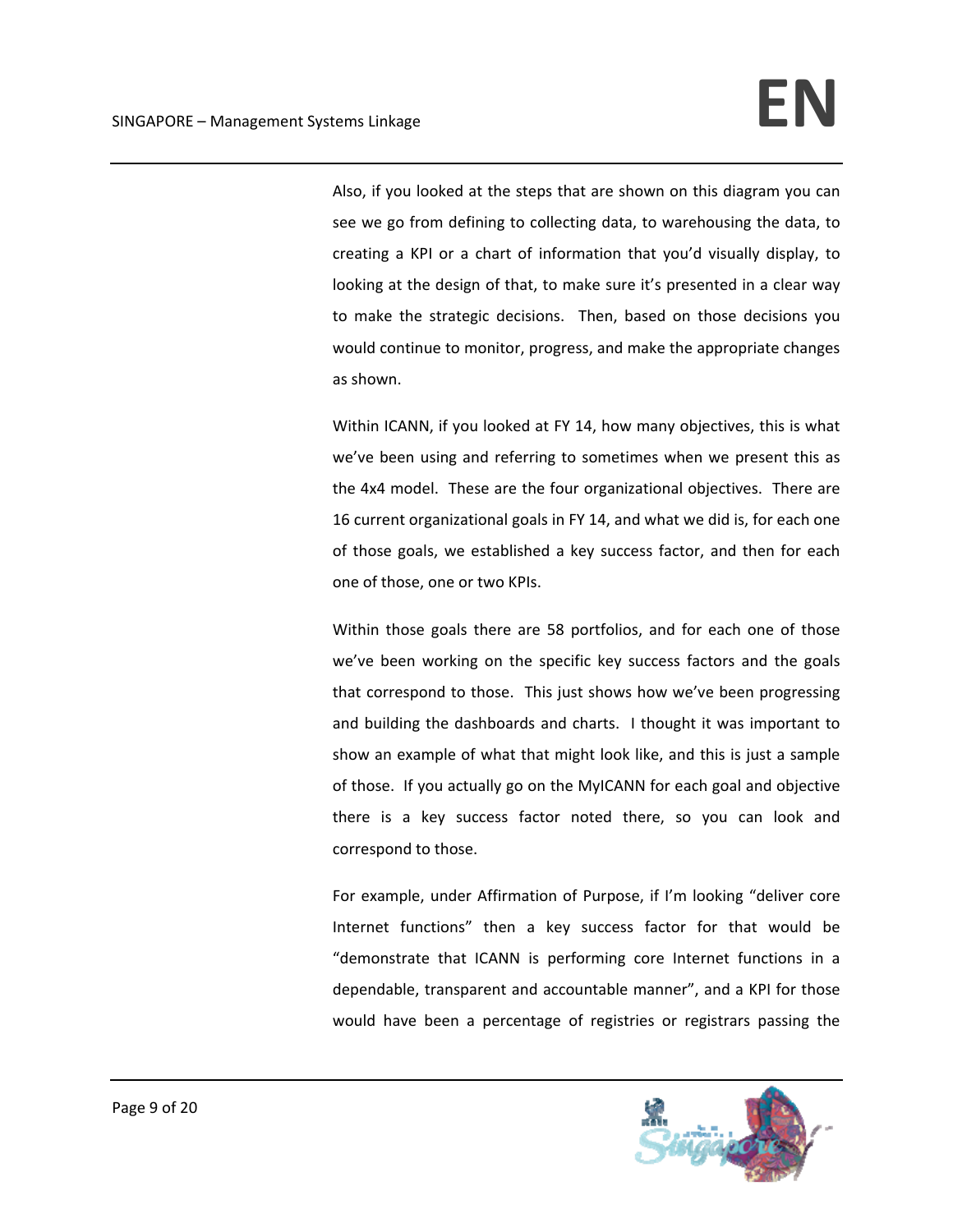audit program, or meeting the number of service level agreements, or the rate of introduction of new internationalized TLDs. Just to show an example of how that corresponds.

Okay? The purpose of this is to share and demonstrate that KPIs… In this case, this is the contractual compliance component looking at different charts and metrics of what has been shared. This is probably being shared elsewhere within the Singapore meeting today, and it's important to show that KPIs can take on many different aspects from a trend showing how we're going to increase to meet customer satisfaction.

For example, if it's greater than 70%, this shows there's a trend of how we would be meeting that or watching to see how it's progressing accordingly, or registrar data escrow compliance, it shows for on a monthly basis how that information is trending and how that does. I'm just here to explain what we're using and some specific examples of what we're actually putting out there today as – if you will – dashboards to show performance.

I know we're a little ahead of schedule but I'm going to stop for a moment and ask if there are any questions before we get into some specifics about accountability frameworks and metrics. Any questions?

SEIGER SPRINGER: Yes, maybe one question. My name is Seiger Springer of sidn.nl. What is the timeline for implementing all this?

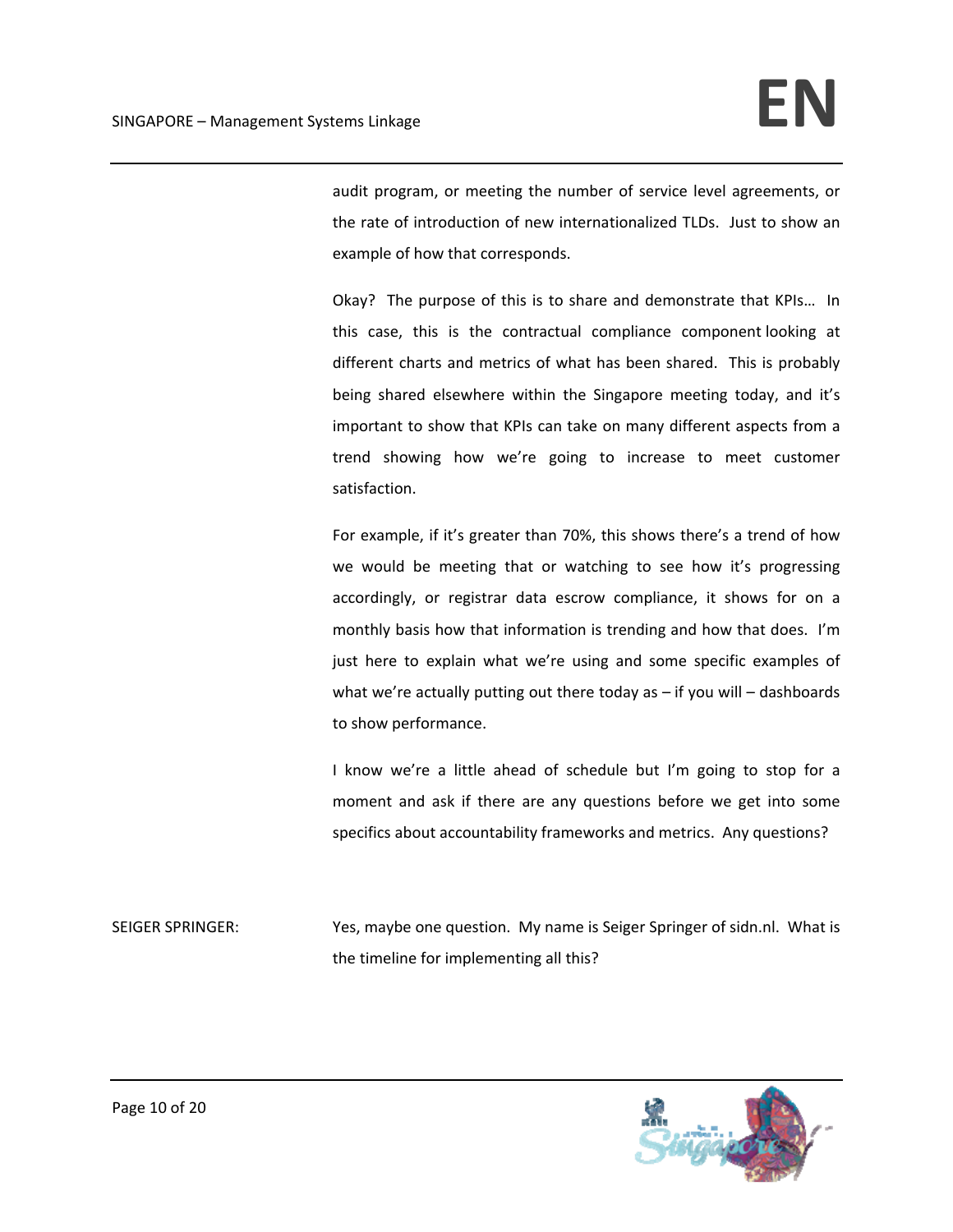| CAROLE:                 | The answer is we're [droling? 23:49] out in different efforts and phases.<br>By London we'll have put out a whole set of dashboards for each of the<br>goals, showing the key success factor and some specific KPIs for those<br>goals. As part of our ongoing process we'll continue to add in more and<br>more, at different levels $-$ if you will $-$ of dashboards and charts to<br>correspond to that. It's going to be an ever-growing and continuous<br>process to review dashboards, add to that mix, and add to them. |
|-------------------------|---------------------------------------------------------------------------------------------------------------------------------------------------------------------------------------------------------------------------------------------------------------------------------------------------------------------------------------------------------------------------------------------------------------------------------------------------------------------------------------------------------------------------------|
|                         | So I'd think that you'd see more of those charts and dashboards in<br>London, and going forward on an annual basis. You'll certainly see them<br>on some of the quarterly efforts. From a financial you'll see some. So as<br>appropriate you will continue to be added to. Does that answer your<br>question?                                                                                                                                                                                                                  |
| <b>SEIGER SPRINGER:</b> | Yes, thank you.                                                                                                                                                                                                                                                                                                                                                                                                                                                                                                                 |
| CAROLE:                 | Okay, I'm going to pass this over to Denise and Larissa and let you get<br>started on your progress here.                                                                                                                                                                                                                                                                                                                                                                                                                       |
| DENISE:                 | The implementation of accountability and transparency metrics and<br>benchmarks are an important element to ICANN's ongoing commitment<br>to accountability. The developing metrics and benchmarks in this area<br>was part of the advice issued by the AOC, Accountability and<br>Transparency Review Teams. In line with that, ICANN, last year, hired<br>One World Trust, an internationally-recognized firm that specializes in                                                                                             |

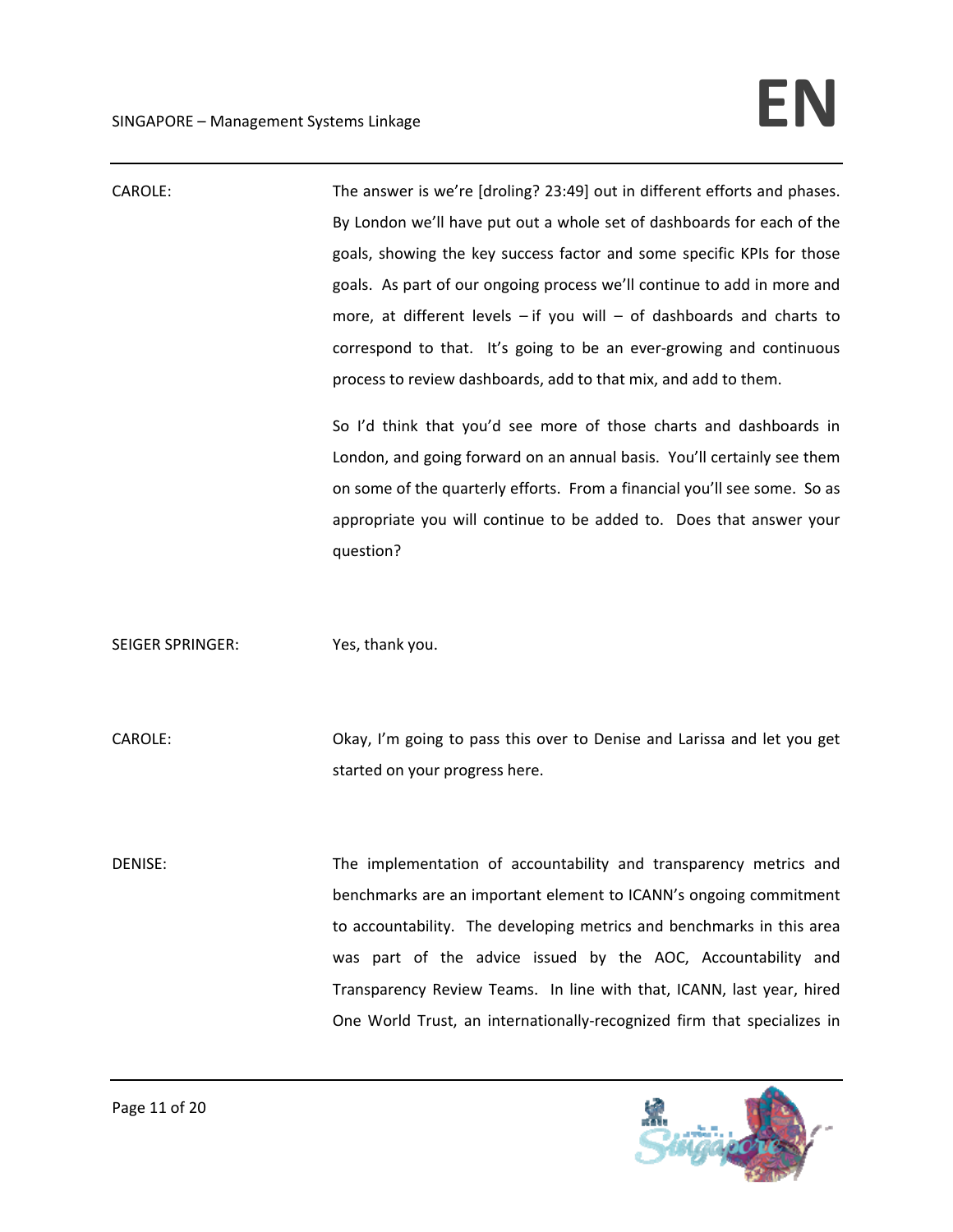this area, to help ICANN develop an accountability framework, offer practical suggestions for metrics, and provide some qualitative analysis of our accountability policies and practices.

Also, they were to offer some suggestions of how to develop a future framework to benchmark ICANN against similar international organizations. So this report was published on ICANN's website earlier this month, and we'll be giving you a broad overview. The full report can be accessed and read online. The report and recommendations will be used to develop a pilot project, to take a discrete set of metrics and implement them integrated with the management systems that Carole has just laid out.

After we gather this data we'll do a stop and check and assess whether it's been effective, whether any changes need to be made, before implementing a long-term solution and moving forward with benchmarks. As I noted, there's a great deal of alignment and synergy with the KSFs and KPIs; the metrics that ICANN has planned and Carole has provided an overview of.

The intention here is not to create a separate measurement or metrics exercise, but rather to incorporate the transparency and accountability metrics into our organizational‐wide management and measurement systems. The questions that we sought assistance in answering are outlined here. How we quantify and measure accountability, how ICANN can improve its accountability over time, how our performance compares to comparable organizations, and especially how we integrate this effort into our organization‐wide KSFs and KPIs, to make this a standard operating procedure throughout the organization.

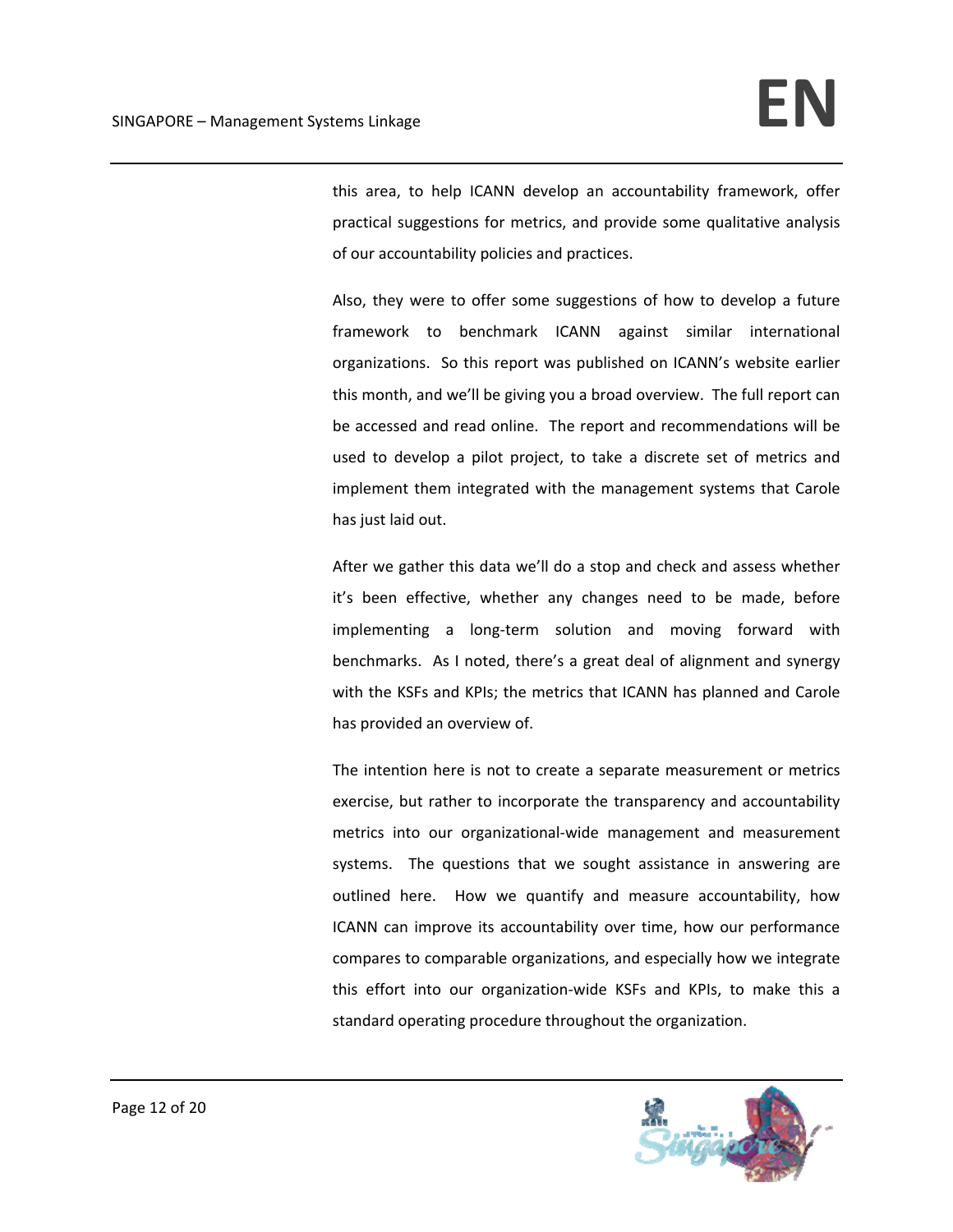Again, the very detailed and thorough report that was done by OWT is available through out website, and we outlined here the scope of work that they performed. They examined accountability principles and practices and standard‐setting initiatives in ICANN and with broadly similar organizations. They performed a quantitative analysis of ICANN's policies and procedures. They did a significant amount of bench research in addition to engaging and interviewing both Board and staff members.

The interviews of course were informative, but they were augmented by a significant amount of research conducted by OWT. They also consulted with the ATRT, who offered a substantial amount of guidance and input to their work. From this they developed a comprehensive report, and proposed an accountability framework that ICANN could follow, and offered some very specific practical suggestions for metrics in six dimensions of accountability.

On the left side you'll see the six areas of accountability that OWT used to examine and help develop a framework for ICANN – overall strategy for accountability, transparency, participation, responsiveness of our executive body, evaluation and learning and complaints and response. This is an accountability framework that they've used internationally for a significant amount of time. What they've then developed for us is goals, objectives, metrics and benchmarks.

The goal of what you can expect from ICANN in each of these areas, the specific objective of what we plan on achieving, on how we're going to measure our progress, and ultimately, what are benchmarks of good practices in these areas? I'm going to turn over to Larissa Gurnick, who's

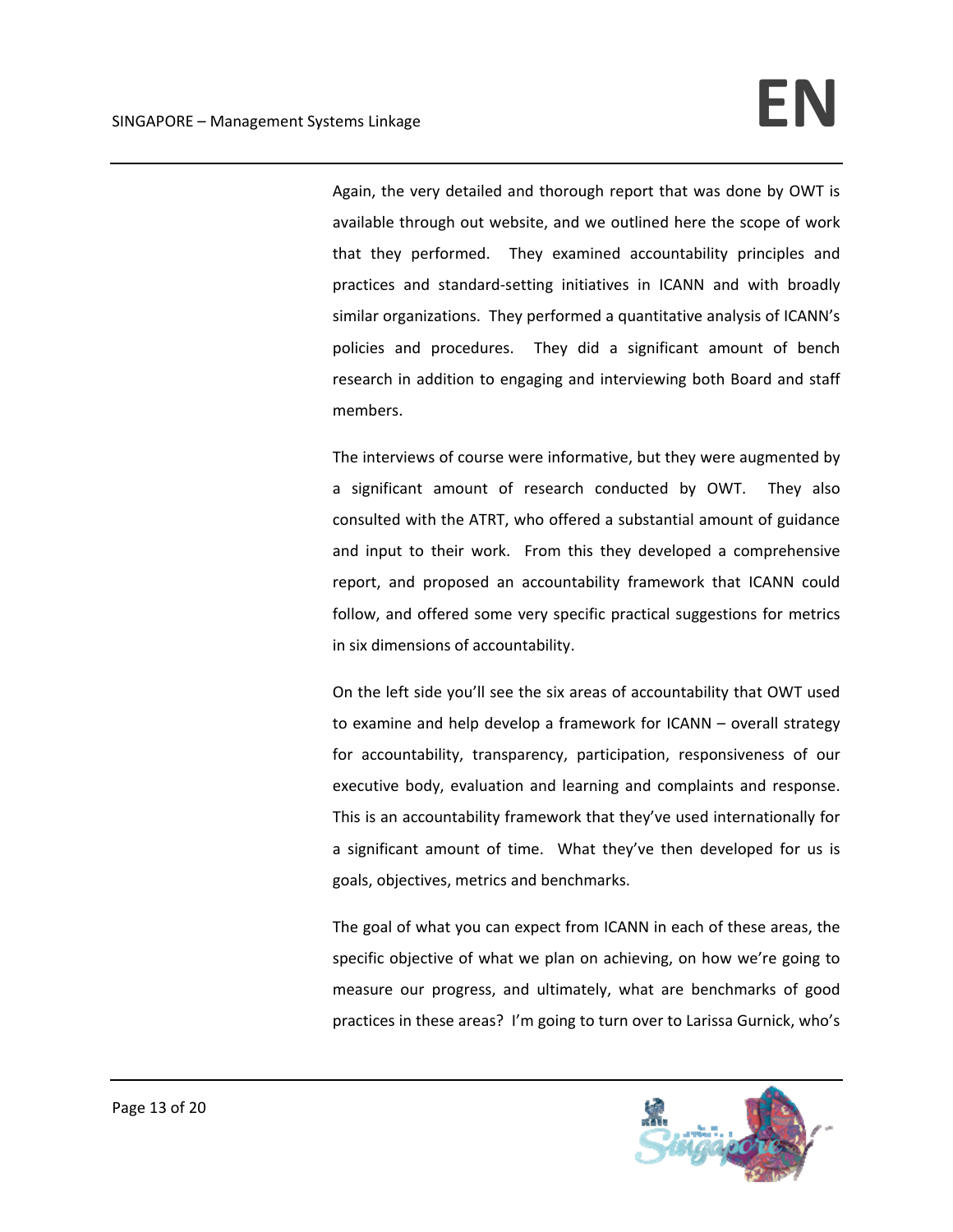been working closely with OWT and will be working to develop the pilot project in this area.

LARISSA GURNICK: Thanks Denise. What you see right now is an example of one of the suggested transparency metrics, but it's representative of the approach. The idea here is to walk you through how this information will be applied and expanded on through the pilot process. The goal in this case is easy access to information for the stakeholders to stay informed of ICANN's work, including PDPs. Under that goal, objective number one is by a date – which will be specified as we roll out the pilot – ICANN can demonstrate that it's meeting the translation needs of the community by achieving some specified percentage of language service KPIs.

> So obviously the areas that are not spelled out yet will be defined with the appropriate targets set through the pilot process. In this case, KPIs for the language services area is not only a recommendation of ATRT 2 but it is built into the key success factors and KPIs that Carole talked about. The way we'll measure the effectiveness is, after a period of time, the metric will be looking at percentage of language services, KPIs that have been met.

> Benchmark really is more of a qualitative measure and will be developed over time, especially as we continue the efforts of benchmarking ICANN's performance to other relevant organizations, which are yet to be defined. The process will be kicked off after the implementation of the metrics, but this gives you an idea of the kinds of qualitative measures that will be included as benchmarks.

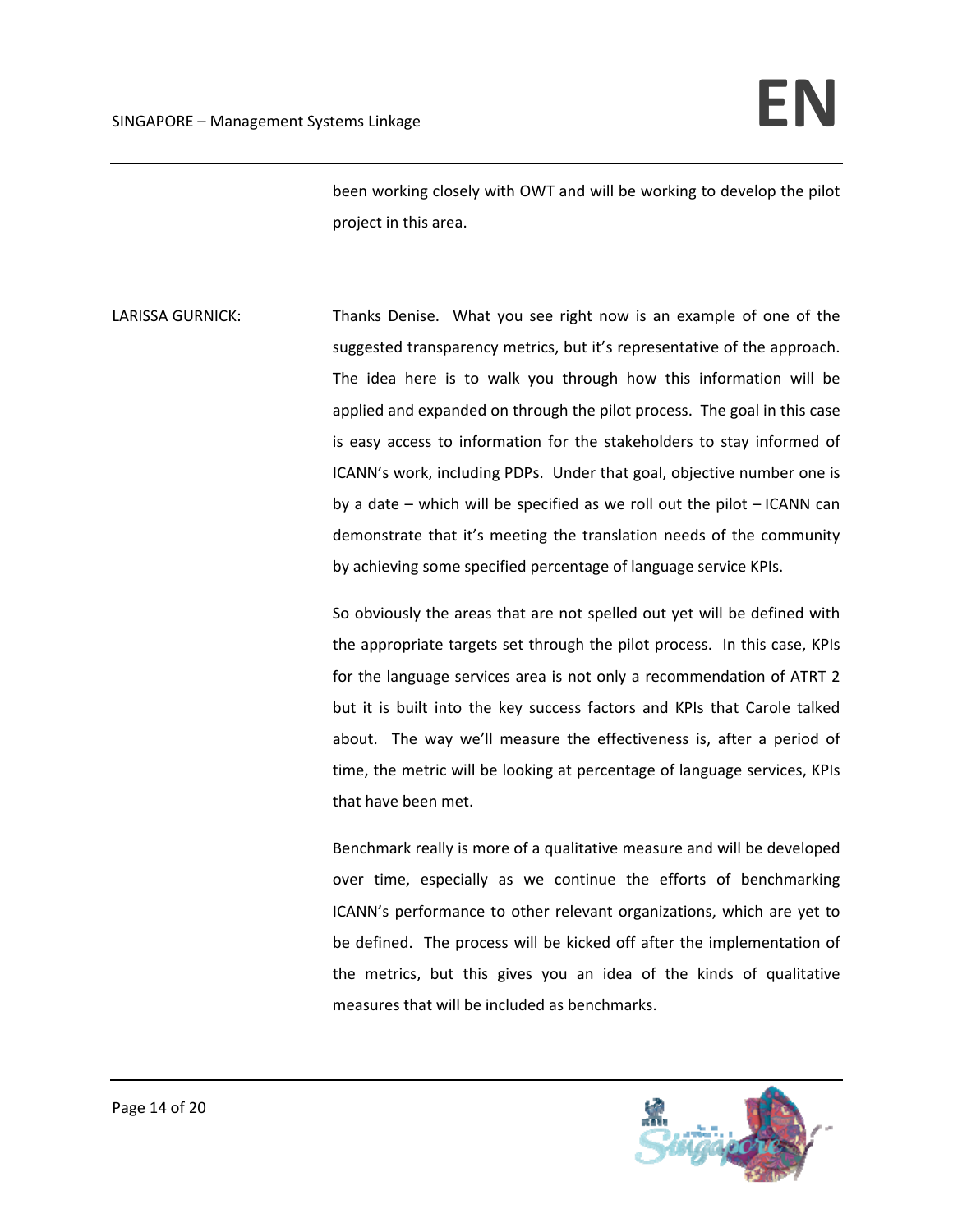Approaches to sharing information considered different needs of stakeholder, so this is more of a yes or no in this case, but it would be a matter of comparing how ICANN is doing relative to other similar organizations – to answer that question. Next slide please? This is an example within the participation category. In this case the goal is "ICANN creates opportunities for everyone affected by its work to contribute their opinions, collaborate and participate with engagement encouraged from all regions, cultures and sectors of society."

The objective is, by some date that will be specified through the process, there has been a certain percentage of improvement in the number of participants in ICANN's meetings, fellowship programs, SOs and such that are from a targeted region. "Targeted region" as well will be defined through this process. The metric of course would then look at the percentage improvement in that level of participation.

This is intended as an illustration. This is not an all‐inclusive list of the kinds of participation that we'd be looking at. But this is just representative of where we'd start the process. In terms of looking at the benchmark it will be, "Does ICANN identify which stakeholder groups face barriers to participation and proactively pursue strategies to encourage better participation?" Again, a qualitative benchmark that looks at it from that perspective. Next slide please?

So part of the process of OWT is they looked at how ICANN has performed in the area of accountability. They looked at our policies and practices. Overall, their findings are that ICANN has performed well in comparison with other broadly similar organizations, and of course there

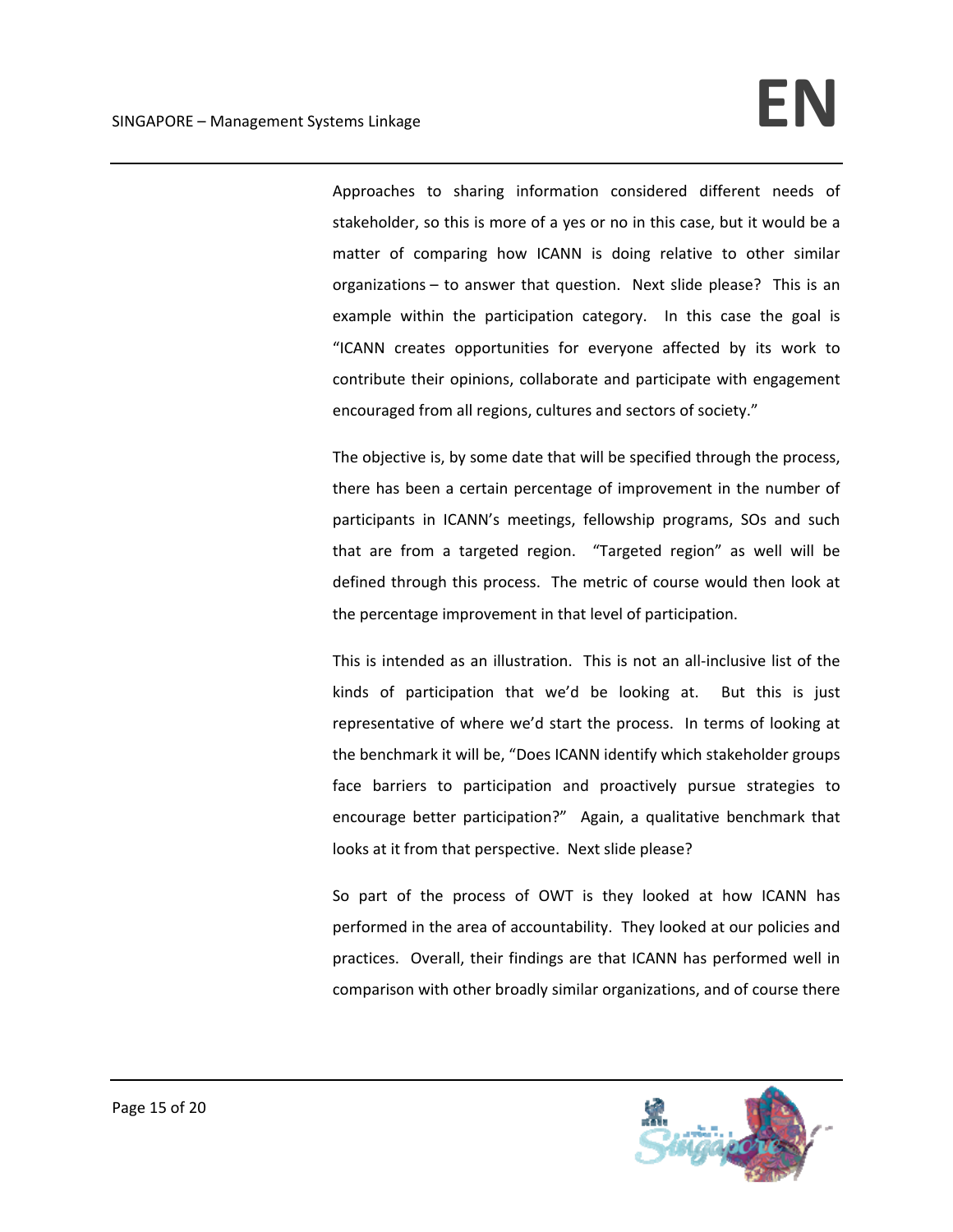are several suggestions for improvements that would be appropriate, and they're in line with recommendations of ATRT 2.

The report, you will notice lists a lot more detail and background and rationale for these findings, and here we just summarize several of the findings. In the area of strategic commitment to accountability, OWT is recommending that there be a more explicit, clearly documented commitment to accountability that can be easily understood by all stakeholders. There are some improvements proposed in the accessibility to participation opportunities, and of course some of those you saw in the example that we talked about, in terms of meeting the language and translation needs of the community.

There was also some recommendation in the area of ensuring that ICANN has systematic evaluation and learning, and the process that we're engaged in here is actually the first step in that cycle. It's measuring, it's analyzing the results, it's looking at how those measurements and results should impact decision‐making and drive change where appropriate. Learning from that process and iterating and doing it all over again.

Then also there are some recommendations in refinements and complaints and response mechanism that will be considered as well. So, as Denise alluded, we will move this forward into the next step through the use of a pilot approach. This was also part of the recommendation of OWT, to make sure that the system that's being put in place and is implemented is feasible, is reasonable, and addresses the kinds of questions that really speak to how well ICANN is doing in terms of

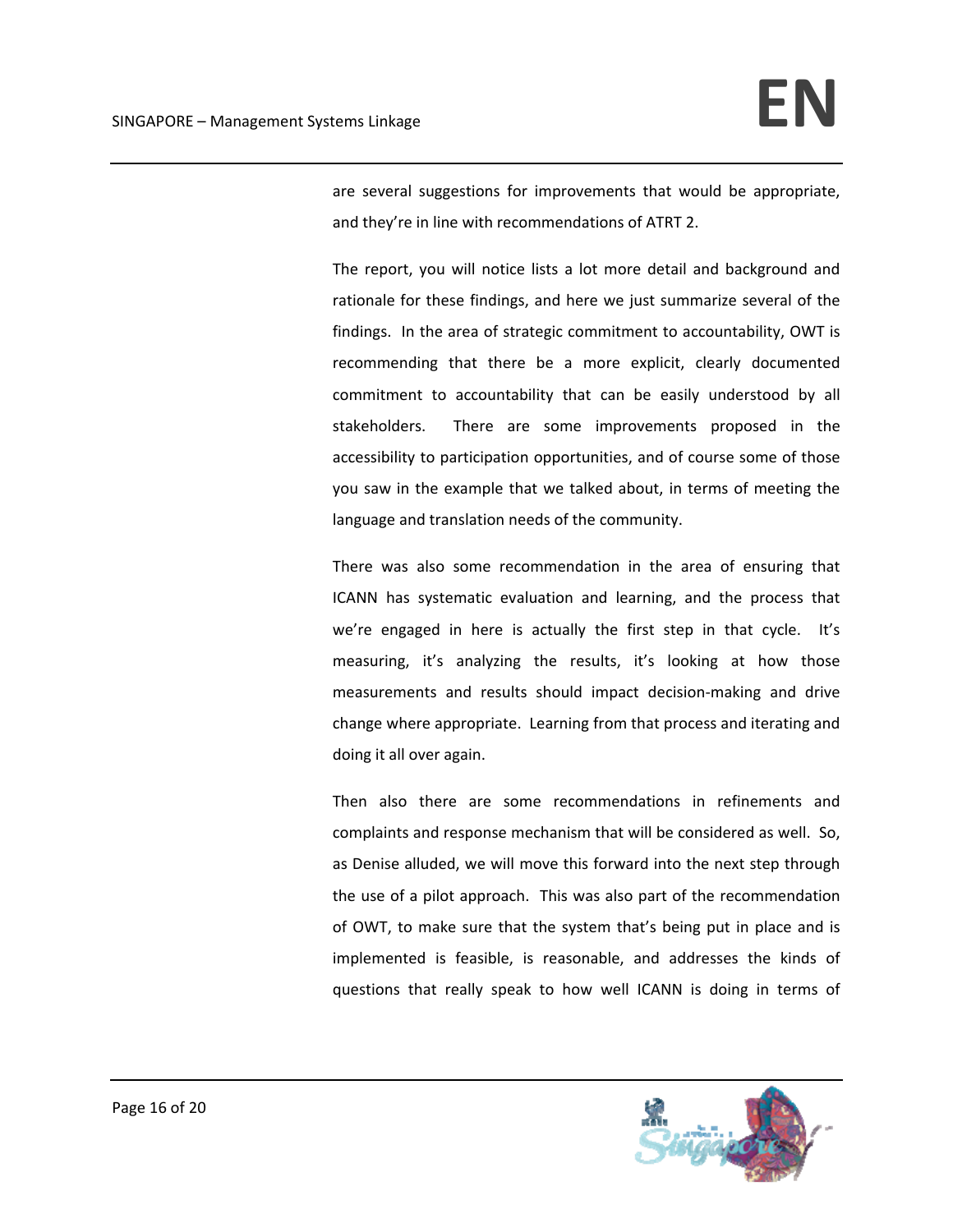meeting its accountability and transparency commitments and obligations.

So several steps are outlined here. First, we will form a Cross-Functional Staff Working Group. These are people that subject matter experts in these areas and will help pull together available data, as well as establish targets based on data that's available. We will take a look at feasibility. Is it possible to gather this data? How useful are the results? Then if the answers to those are not very useful and feasible then obviously looking for alternatives and looking at the kinds of metrics that would be more useful.

So this work will start in April, and it will also consider strategic plan and continue to refine the linkage that you heard about already with the management system, to make sure that the metrics are connected to KPIs, KSFs, and that that process that Carole outlined of gathering data, warehousing information, setting up a process for analysis and drawing important conclusions and making decisions off of it. All of that will be applied to the accountability metrics as part of the overall process.

We plan to have targeted consultations with stakeholders, and an update in London. Based on the feedback we'll redraft and modify the information in the pilot. We'll have another public consultation, which will lead to a longer-term implementation of accountability metrics. The process is intended to be iterative, and as time goes on metrics will be refined, targets will be updated as necessary and this will become an ongoing process.

I think I already covered most of this. That was very visionary of me. I forgot about this slide. Next steps – community briefings and

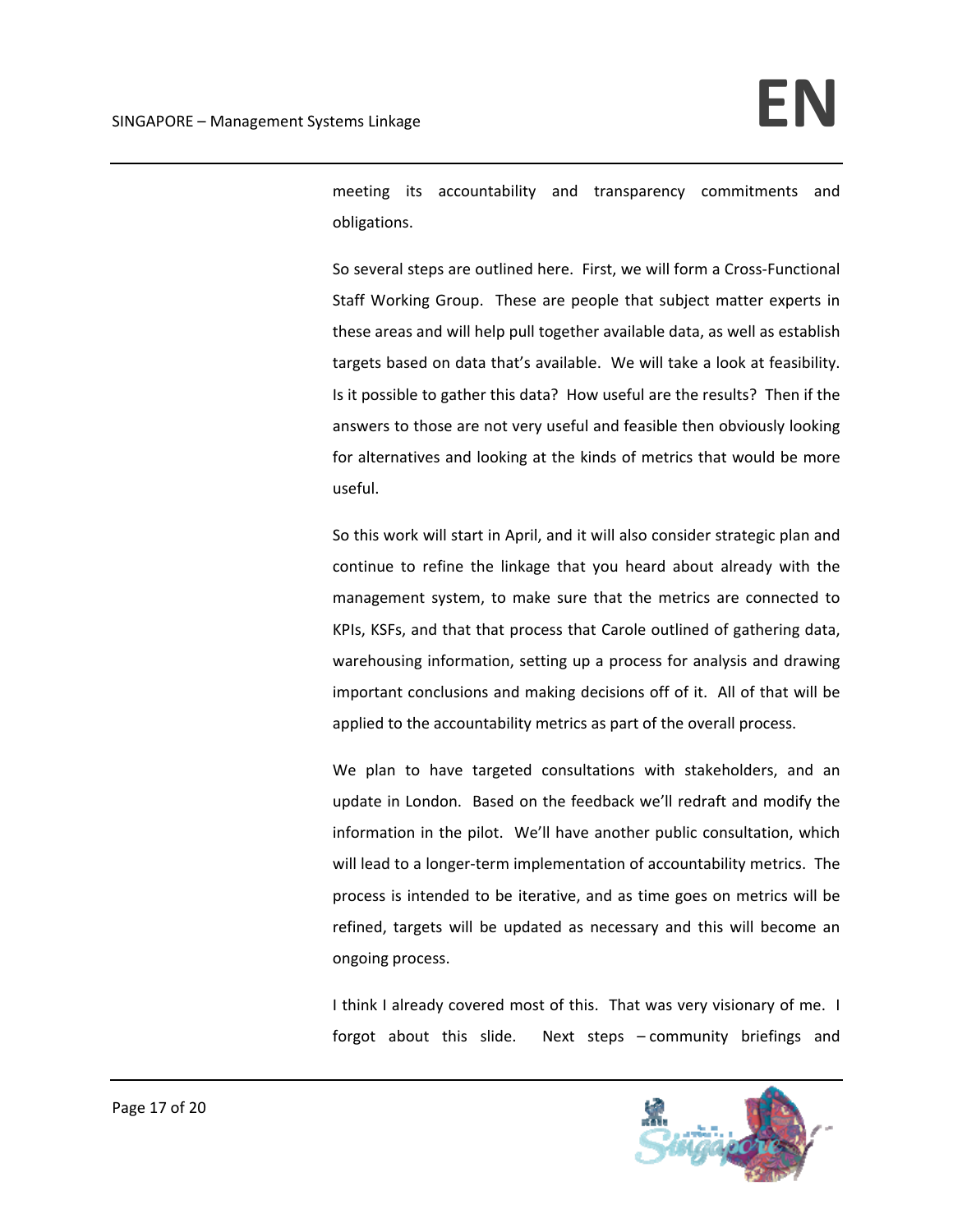discussions happening right now, and so on and so forth. Nothing new here. I will close with this, unless there are questions. This is just an illustration to demonstrate that it is an iterative process. For measurement and analysis to improvement and actions, after we've got some history and some trends of metrics and results we plan to do a benchmarking study.

There we would most likely bring in an outside third party to conduct a benchmarking exercise. Our first step there would be to identify the organizations that would be appropriate and relevant for benchmarking. That would then lead to a refinement of metrics and targets, stakeholder feedback… The loop continues on an ongoing basis. Here are links to the OWT report and the announcement, as well as an email where we'd welcome feedback, ideas and questions on this topic.

CAROLE: Thank you very much Larissa and Denise for the update. Are there any questions on this information at this time? I'm just going to go back to the beginning for just a moment. Sorry. I'm going to back to the first slide for a moment. I think it's important to note that all the way through all the systems we're using one comment structure. As Larissa demonstrated there's a lot of good thought that's been put through on the accountability and transparency, and how they collect the KPIs and KSFs and all of that.

> I would say that internally we've spent, as a management team, a fair amount of time developing our key success factors and key performance indicators at the goal level as a starting point, and have started to move that down to the portfolios and to the projects. I'd also share that we

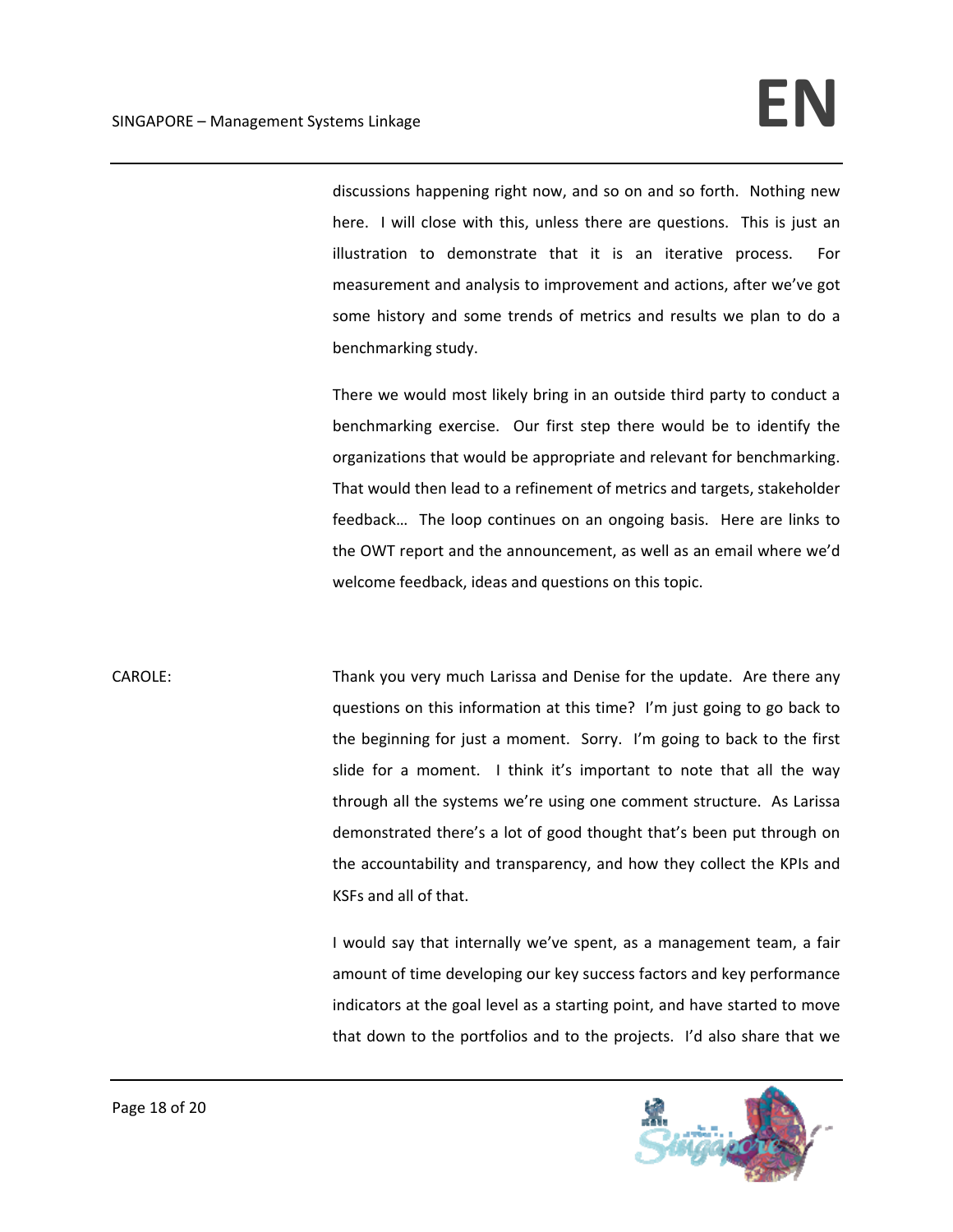have demonstrated and put out metrics before, but now we're using a full linked process to ensure that we look at those charts of performance from before.

We tie them more strongly to goals and objectives, and how we'd indicate performance as well as look at KPIs in a more holistic perspective so that we can study against a target, against an objective, make corrective action and then continue to build that system. I just think that's an important message here, and when you look at the information and how the whole thing is tied together, but it's also how we look at the charts and information, and the dashboards that are being produced.

That's all the information that we have at this point. Are there any questions or anything that anyone would like to ask? Go ahead Chris.

CHRIS CHAPLOW: Thanks. Sorry, is this – as I understand it – part of a task system? Is this part of the back‐end of the system at the moment, but much more sophisticated than what we're seeing at the moment?

CAROLE: Each of these systems are not all totally linked in terms of a common software or anything like that. Right now in the MyICANN, which is where you look at the portfolio management and where the information of the KPI or KSF is not all there. There is a key success factor written for each one of the goals and objectives that you can find there, but the charts and dashboards themselves are not there.